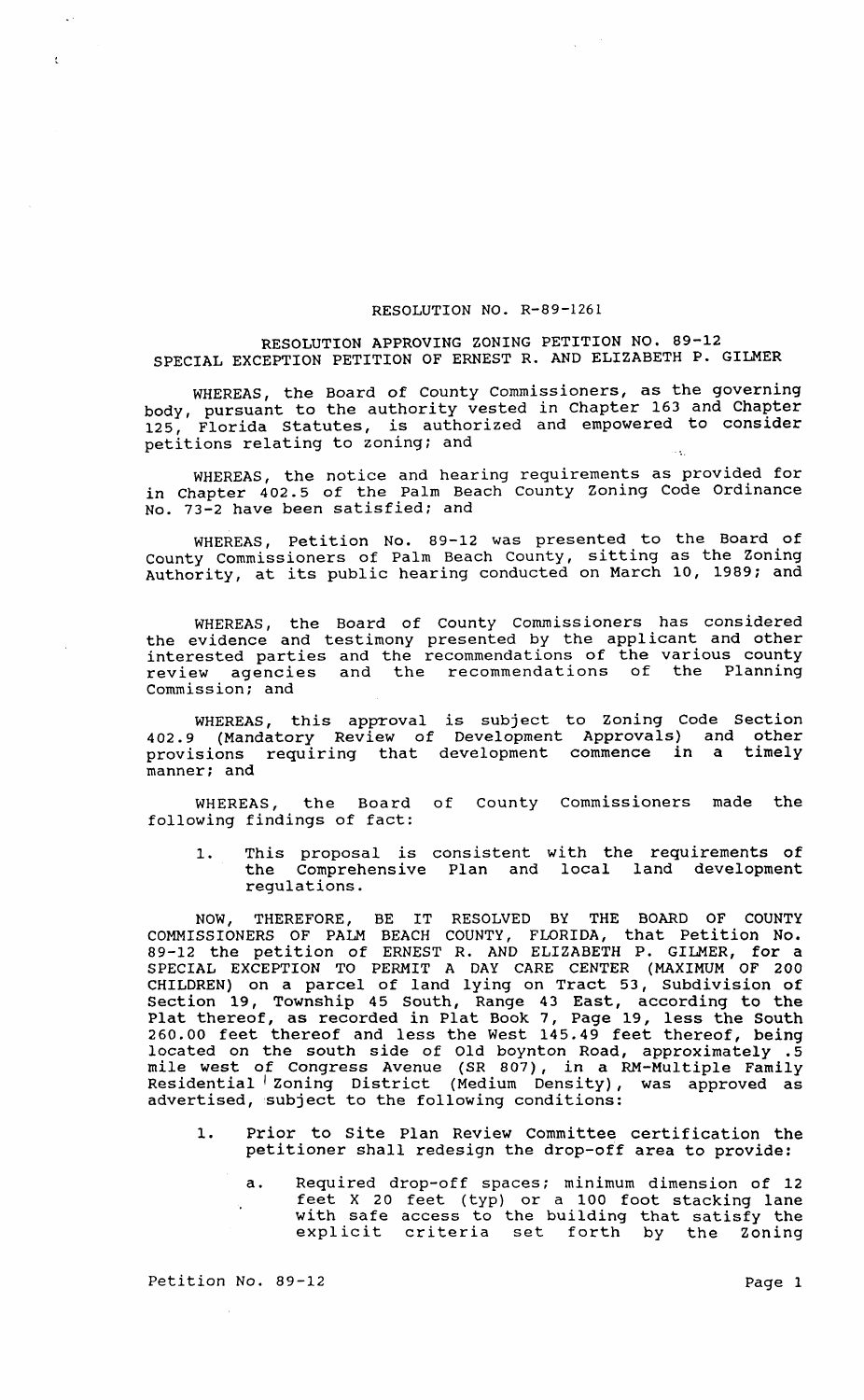Division's policy memo regarding day-care drop-off area; and,

- b. One (1) fifteen (15) foot wide by-pass lane, thus reducing vehicular congestion adjacent to the drop-off area.
- c. A five (5) foot wide painted median between the  $\frac{1}{100}$  of  $\frac{1}{100}$  area and the by-pass lane.
- d. Adequate queuing at each entrance to control traffic movement in a safe, orderly fashion. This shall consist of signage and pavement marking showing the direction of traffic flow.
- 2. The petitioner shall provide Alternative Landscape strip No. 3 along the perimeter of the outdoor play area with additional landscape buffering along the area with additional fandscape buffering drong the residential zoned property. The additional buffering shall include a solid six (6) foot high wooden fence and twelve (12) foot high native canopy trees planted twenty (20) feet on center.
- 3. The Day Care Center shall be limited to a maximum of 200 children.
- 4. security lighting shall be shielded low intensity and directed away from adjacent properties and streets, shining only on the subject site.
- 5. outdoor loudspeaker system shall be permitted between the hours of 3:00 p.m. and 6:00 p.m. The outdoor play area shall not be used after 6:00 p.m.
- 6. No dumpster pick-up will be permitted between the hours of 8:00 p.m. and 8:00 a.m.
- 7. Sewer service is available to the property. Therefore, no septic tank shall be permitted on the site.
- 8. water service is available to the property. Therefore, no well shall be permitted on the site to provide potable water.
- 9. The Developer shall provide discharge control and treatment for the stormwater runoff in accordance with all applicable agency requirements in effect at the time of the permit application. However, at a minimum, this development shall retain onsite the stormwater runoff generated by a three (3) year~one (1) hour storm rancif generated by a chief (3) year one (1) hour storm Permit section, Land Development Division. In the event that the subject site abuts a Department of . Transportation maintained roadway, concurrent approval from the Florida Department of Transportation will also be required. The drainage system shall be maintained in an acceptable condition as approved by the County

 $\mathbf{t}$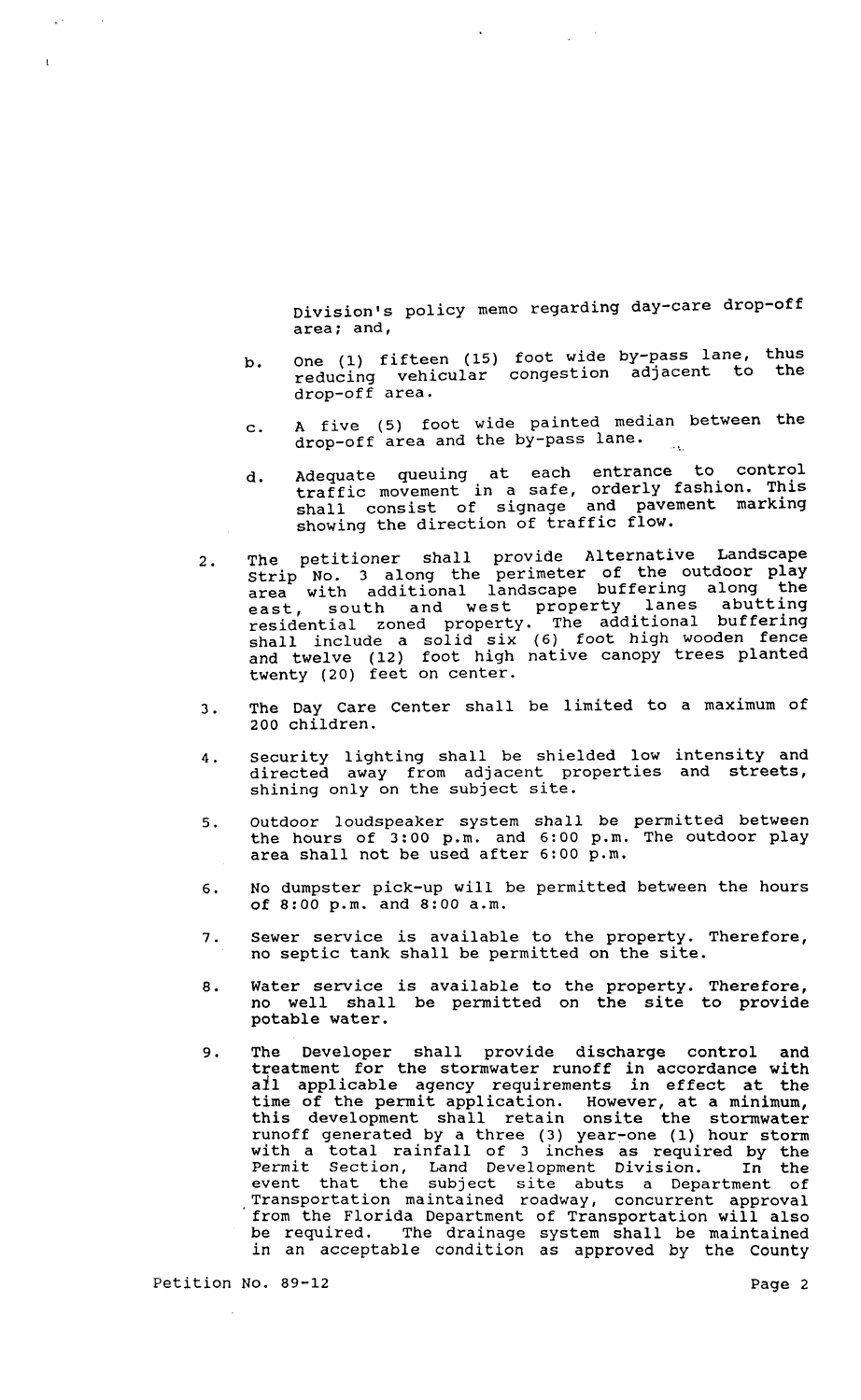Engineer. In the event that the drainage system is not Engineer: In the count as determined by the County adequately mainculica as accommended to the Code Enforcement Board for enforcement.

- 10. Within 90 days of approval of this project, the property owner shall convey to Palm Beach County Land Development Division by road right-of-way warranty deed for Old Boynton Road, 40 feet from centerline and Knuth Road thirty (30) feet from centerline, "Iree of all encumbrances and encroachments. Property owner shall provide Palm Beach County with sufficient documentation acceptable to the Right of Way Acquisition section to ensure that the property is free of all encumbrances and encroachments. Right-of-way conveyances shall also include "Safe Sight Corners" where appropriate at intersections as determined by the County Engineer.
- 11. Petitioner shall revise the site Plan to eliminate the proposed entrance/exit located 80 feet west of Knuth Road and provide for a new entrance/exit onto Knuth Road subject to approval by the County Engineer. Should this road be realigned prior to site plan approval this condition shall not apply for additional right-of-way for Knuth Road.
- 12. The property owner shall fund a pro rate share in the cost of construction for newly aligned Knuth Road. Funding shall be based upon total ADTs of the proposed project. Funds shall be made available within thirty (30) days notice by either the City of Boynton Beach or the County Engineer's Office.
- 13. The petitioner shall pay a Fair Share Fee in the amount and manner required by the "Fair Share contribution for and manner required by the "Fair Share Contribution for<br>Road Improvements Ordinance" as it presently exists or Road Improvements Ordinance" as it presently exists or<br>as it may from time to time be amended. The Fair Share Fee for this project presently is \$17,092.00 (638 trips X \$26.79 per trip).
- 14. In the event the County Engineer requires an entrance/exit onto Knuth Road, the petitioner shall<br>redesign the site plan to satisfy all landscape redesign the site plan to satisfy all requirements.
- 15. Failure to comply with any conditions of approval may result in the denial or revocation of a building permit; the issuance of a stop work order; the denial of a Certificate of Occupancy on any building or structure; or the denial or revocation of any permit or approval for any developer-owner, commercial-owner dessee, or user of the subject property. Appeals from<br>such action may be taken to the Palm Beach County Board of AdJustment or as otherwise provided in the Palm Beach County Zoning Code.

Petition No. 89-12 Page 3